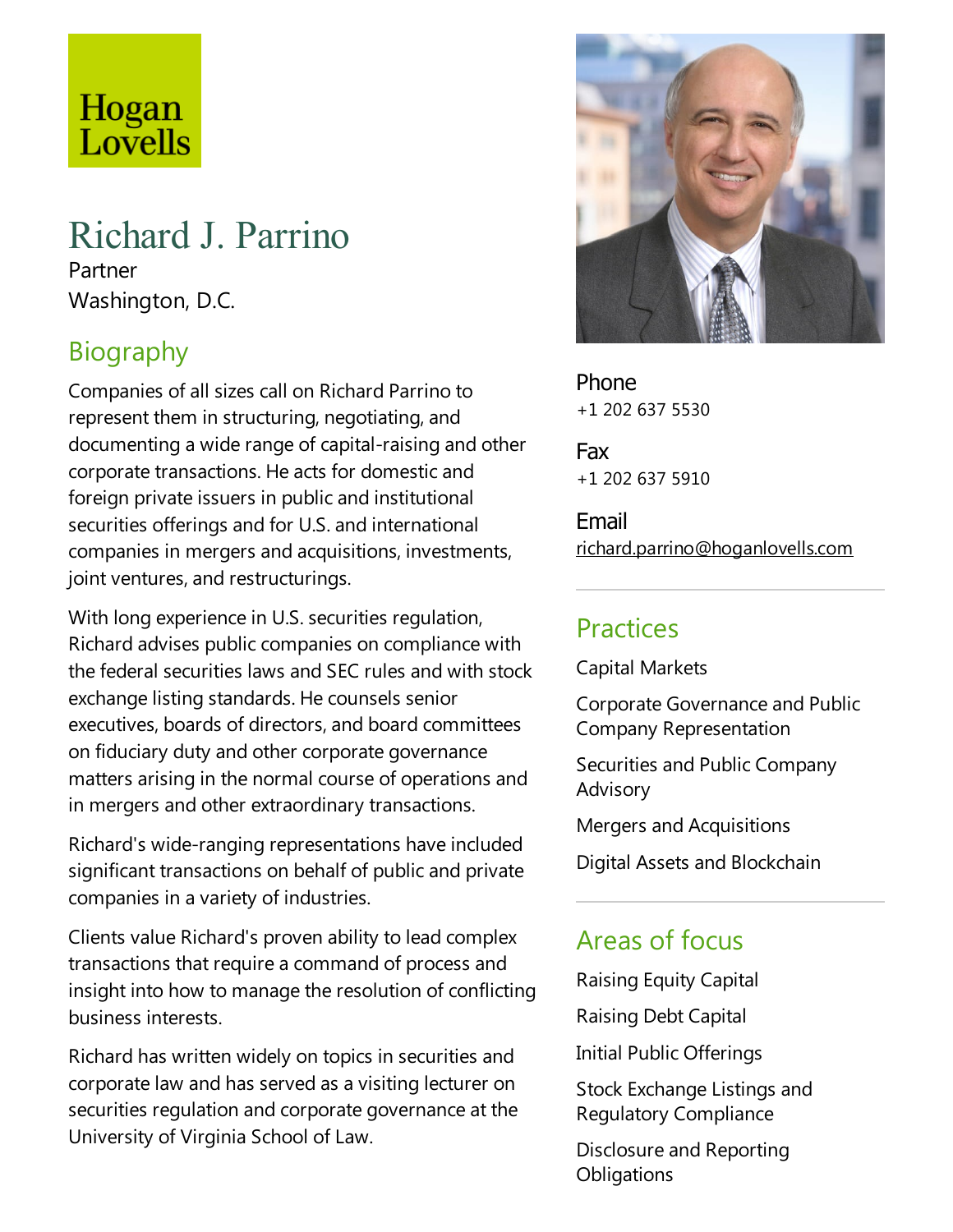Before entering private practice, Richard served as a law clerk to Judge Thomas A. Flannery of the U.S. District Court for the District of Columbia.

#### Representative experience

Represented Dell Inc. in its US\$24.9bn going-private transaction

Represented SecureWorks Corp. in its US\$112m carveout IPO

Represented U.S.and international companies in the TMT sector in strategic investments and business combinations domestically and in non-U.S. markets

Represented issuers, including CBS, Dell, Ingredion, NextEra Energy, UnitedHealth Group, and U.S. Foodservice, in over US\$80bn of public and private offerings of equity and debt securities

Represented DellTechnologies Inc. in the US\$638m IPO of its subsidiary Pivotal Software, Inc.

Represented foreign private issuers in establishment of ADR programs, international securities offerings, and compliance with U.S. securities regulation

#### Awards and rankings

- Corporate/M&A and Private Equity (District of Columbia), Chambers USA, 2006-2022
- Securities and Corporate Finance, Washington, D.C. Super Lawyers, 2007-2021
- Securities Regulation, The Best Lawyers in America, 2018-2022
- **Finance: Capital Markets: Debt Offerings, Legal 500** US, 2012-2014, 2016-2019, 2021
- Notable Practitioner, Capital Markets: Debt, IFLR1000, 2019-2021
- $\blacksquare$  Notable Practitioner, Capital Markets: Equity, M&A, IFLR1000, 2019-2021
- Finance: Capital Markets: Equity Offerings, Legal 500 US, 2017-2020
- **M&A/Corporate and Commercial: Corporate**

Carve-outs, Spin-offs,and Split-offs

Cross-border Mergers and **Acquisitions** 

Public Company Mergers and **Acquisitions** 

Shareholder Activism

Special Committee and Independent Director Representations

## Education and admissions

# Education

LL.M., University of Cambridge, First Class Honours, Trinity Hall Scholar

J.D., University of Virginia School of Law, Managing Editor, Virginia Law Review

B.S.F.S., Georgetown University, summa cum laude, Phi Beta Kappa

## **Memberships**

Committee on Federal Regulation of Securities, Business Law Section, ABA

Editorial Advisory Board, Journal of Investment Compliance(Emerald Group Publishing)

Cosmos Club, Washington, D.C.

Governing Board, St. Albans School, Washington, D.C.

#### Bar admissions and qualifications

District of Columbia

Virginia